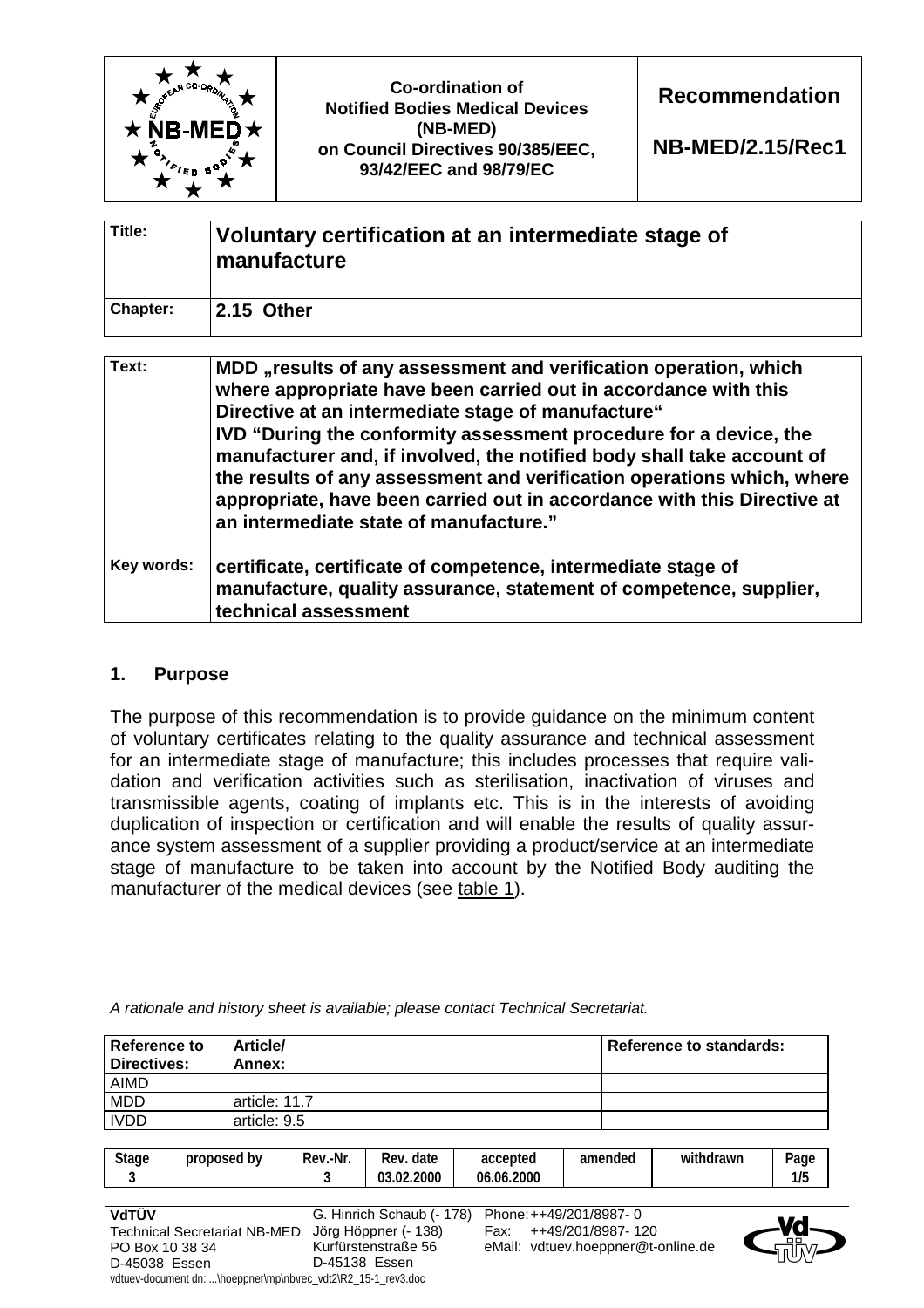

# **2. Recommendation**

- Separately from the quality assurance system assessment but to be taken into account for delivering the regulatory certification where appropriate, a "certificate of competence" indicating compliance with specific requirements of the medical devices manufacturer may be given at an intermediate stage of manufacture. Any such certificate should be taken into account by the Notified Body undertaking conformity assessment of the medical device manufacturer, having due regard to its overall responsibilities.
- The relevance of the types of certificate referred to above is recognised in Directive 93/42/EEC, Article 11, paragraph 7 and in the IVD-Directive, Article 9, paragraph 5.
	- Note: Similar certificates may be appropriate and helpful in avoiding duplication of assessment in the context of the Directive 90/385/EEC.
- The use of these certificates should be restricted to instances where the intermediate stage of manufacture represents a stage in the overall production of the device which is distinct and demanding of audit (see recommendation NB-MED/2.5.2/Rec1 *Subcontracting - QS related*.
- Examples of certificates are included in table 2.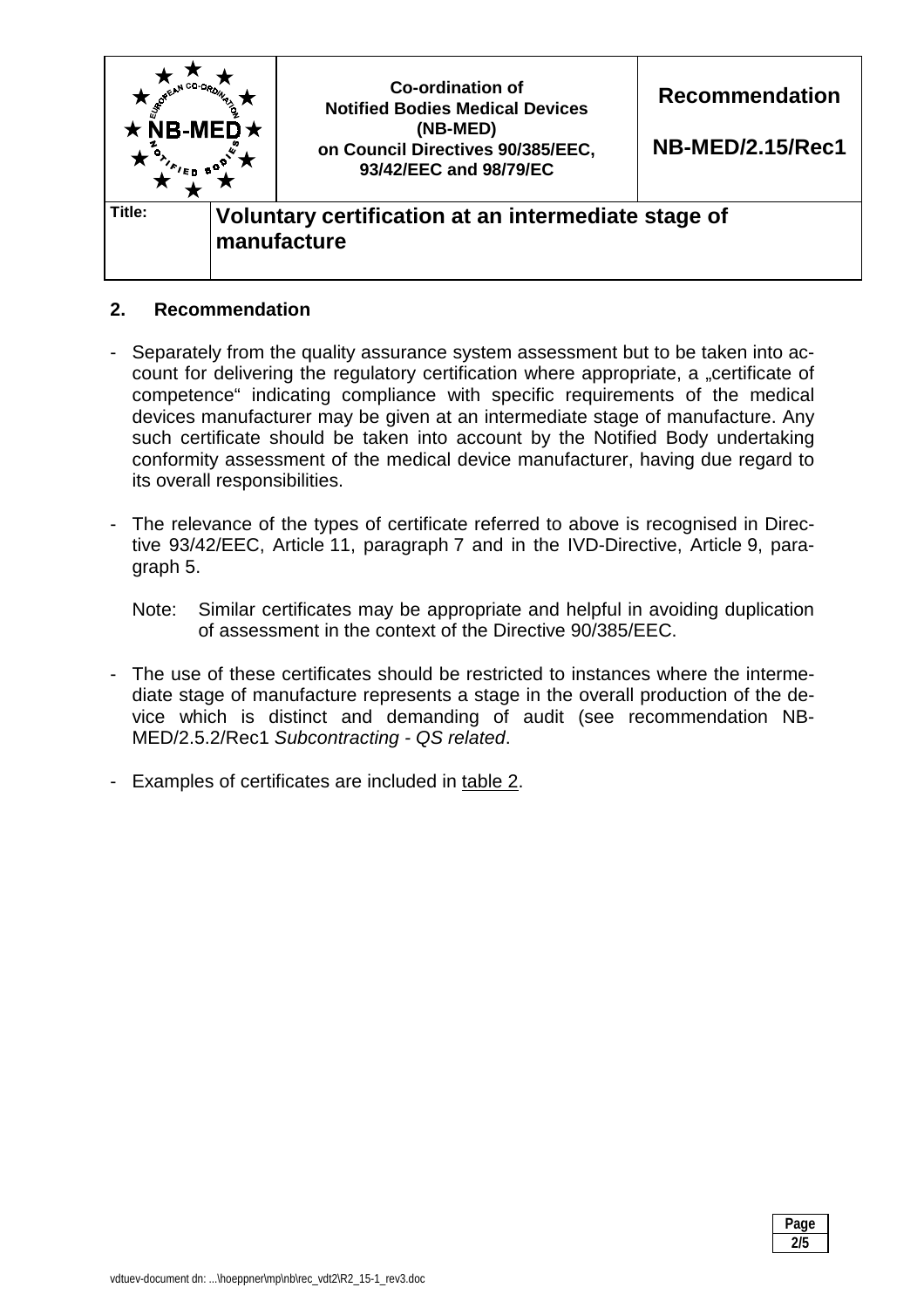

| Table 1: Information about the minimum content of voluntary certificates |  |
|--------------------------------------------------------------------------|--|
|--------------------------------------------------------------------------|--|

| Type of certificate                                   | A <sup>1</sup> | B <sup>2</sup> | C <sup>3</sup> |
|-------------------------------------------------------|----------------|----------------|----------------|
| Content                                               |                |                |                |
| Number of certificate <sup>4</sup>                    | $\ddot{}$      | ٠              |                |
| Date of issue                                         | ÷              | $\ddot{}$      |                |
| Date of the end of validity <sup>5</sup>              | $\ddot{}$      | $\ddot{}$      |                |
| Title <sup>6</sup>                                    | $\ddot{}$      | $\ddot{}$      |                |
| Main text:                                            |                |                |                |
| reference to national regulations                     | о              | o              |                |
| text <sup>7</sup>                                     | $\ddot{}$      | $\ddot{}$      |                |
| Supplier:                                             |                |                |                |
| Name                                                  | ٠              | +              |                |
| Address                                               | $\ddot{}$      | $\ddot{}$      |                |
| Representatives <sup>8</sup> :                        |                |                |                |
| Name                                                  | о              | o              |                |
| <b>Address</b>                                        | O              | $\overline{O}$ |                |
| Product/service concerned:                            |                |                |                |
| - Name of product/service<br>a)                       | +              | +              |                |
| - Nomenclature code                                   | O              | O              |                |
| b)<br>- Name/Identification of the model/type         | O              | $\overline{O}$ |                |
| - Series or batch number<br>C)                        | $\circ$        | $\circ$        |                |
| Scope of quality system <sup>9</sup>                  | $\ddot{}$      |                |                |
| Specific conditions of validity if any                | $\overline{O}$ | O              |                |
| Certification organisation:                           |                |                |                |
| Notified Body Number (where applicable)               | +              |                |                |
| Authorised signature                                  | $\ddot{}$      | $\ddot{}$      |                |
| Statement of competence <sup>10</sup> (if applicable) | $\ddot{}$      | $\ddot{}$      |                |
| Name and address                                      | $\mathsf{o}$   | $\circ$        |                |
| Tel./Fax-No.                                          | 0              | $\mathsf{o}$   |                |
| Identification of change <sup>11</sup> :              | $\overline{O}$ | $\overline{O}$ |                |
| issued                                                |                |                |                |
| modified                                              |                |                |                |
| refused                                               |                |                |                |
| withdrawn                                             |                |                |                |
| extended                                              |                |                |                |
| renewal                                               |                |                |                |

explanation of footnotes see next page

- **+** required
- **o** optional (if issued)
- **-** not required

Note: The matter of **interlinking of certificates** has been considered and is recognised to be an administrative responsibility of the NB and should be traceable through the file of the NB. Inclusion of an cross-reference on the certificates themselves, however, would lead to practical difficulties.

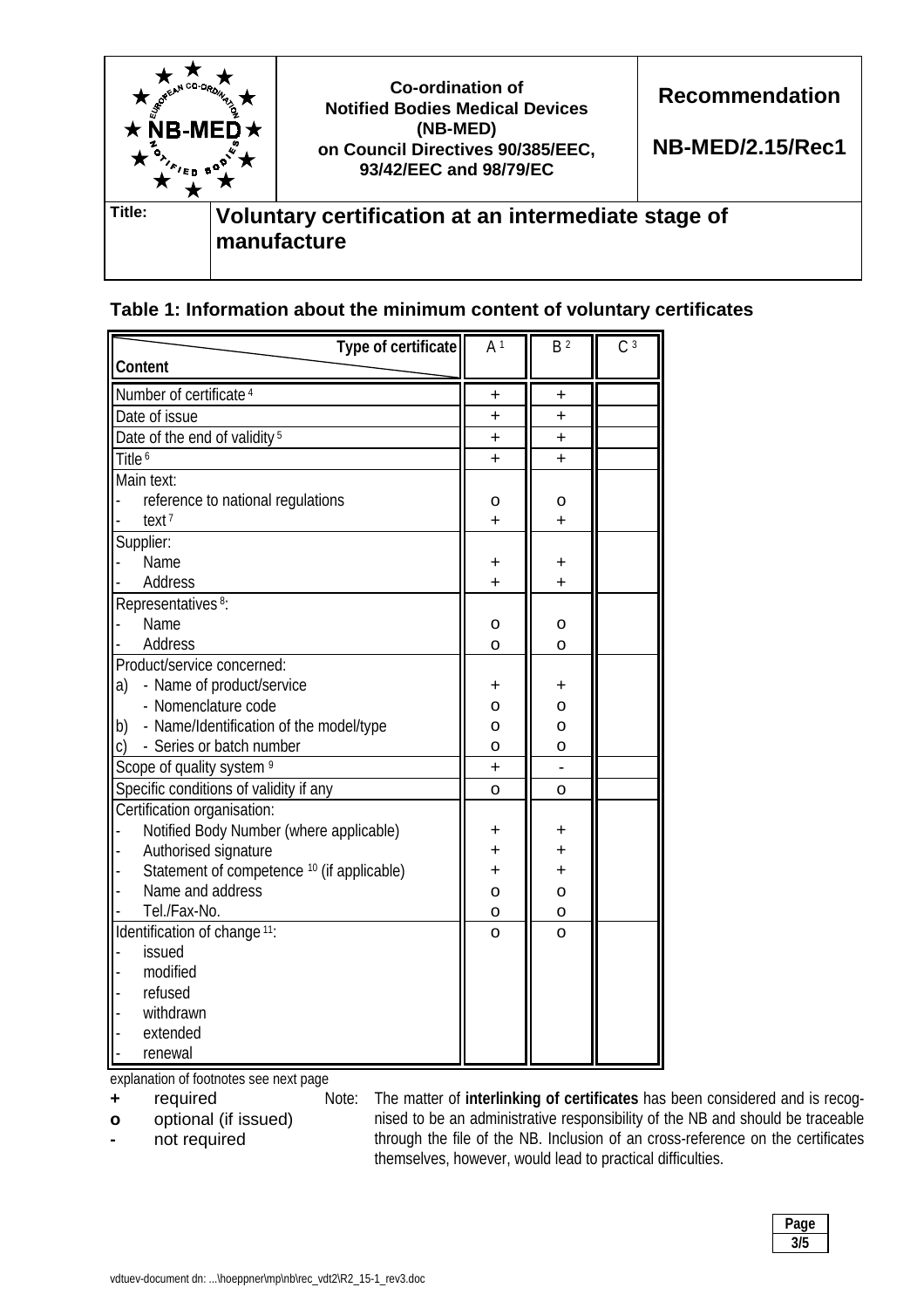

## **Explanation of footnotes:**

- 1 QUALITY SYSTEM FOR AN INTERMEDIATE STAGE OF MANUFACTURE<br>2 TECHNICAL ASSESSMENT FOR AN INTERMEDIATE STAGE OF MANUE
- <sup>2</sup> TECHNICAL ASSESSMENT FOR AN INTERMEDIATE STAGE OF MANUFACTURE<br><sup>3</sup> Eurther examples not yet proposed
- Further examples not yet proposed
- 4 unique within the particular certification organisation
- 5 see: Date of issue; end is limited. Proposal for text*: "This certificate is valid for x years from the date of issue".* For annex II and III maximum validity 5 years (comment/recommendation: required and desirable for all certificates)
- <sup>6</sup> necessary for identification of the type of certificate (i.e. conformity assessment procedure under which issued in the case of certificates covered by the Directive or purpose of certificates where supported by the Directives)
- <sup>7</sup> text samples relating to the different certificates see on  $\underline{\text{table 2}}$  (text is not prescribed)<br><sup>8</sup> if annicable: could be e.g. authorised representative responsible representative
- If applicable; could be e.g. authorised representative, responsible representative
- <sup>9</sup> Scope of quality system in terms of , for example, facilities or activities covered
- <sup>10</sup> If appropriate, the certificate should include the statement "the assessment and verification operations" performed in the course of this certification where conducted using demonstrated expertise in relation to Notified Body conformity assessment under directive ... [specify]."
- 11 In case of change of the design the use of an **addendum** is an option, but not mandatory. Where issued, the addendum should (a) include the note: *"This addendum is only valid if attached to the certificate mentioned above."* and (b) make clear the change to which it relates.

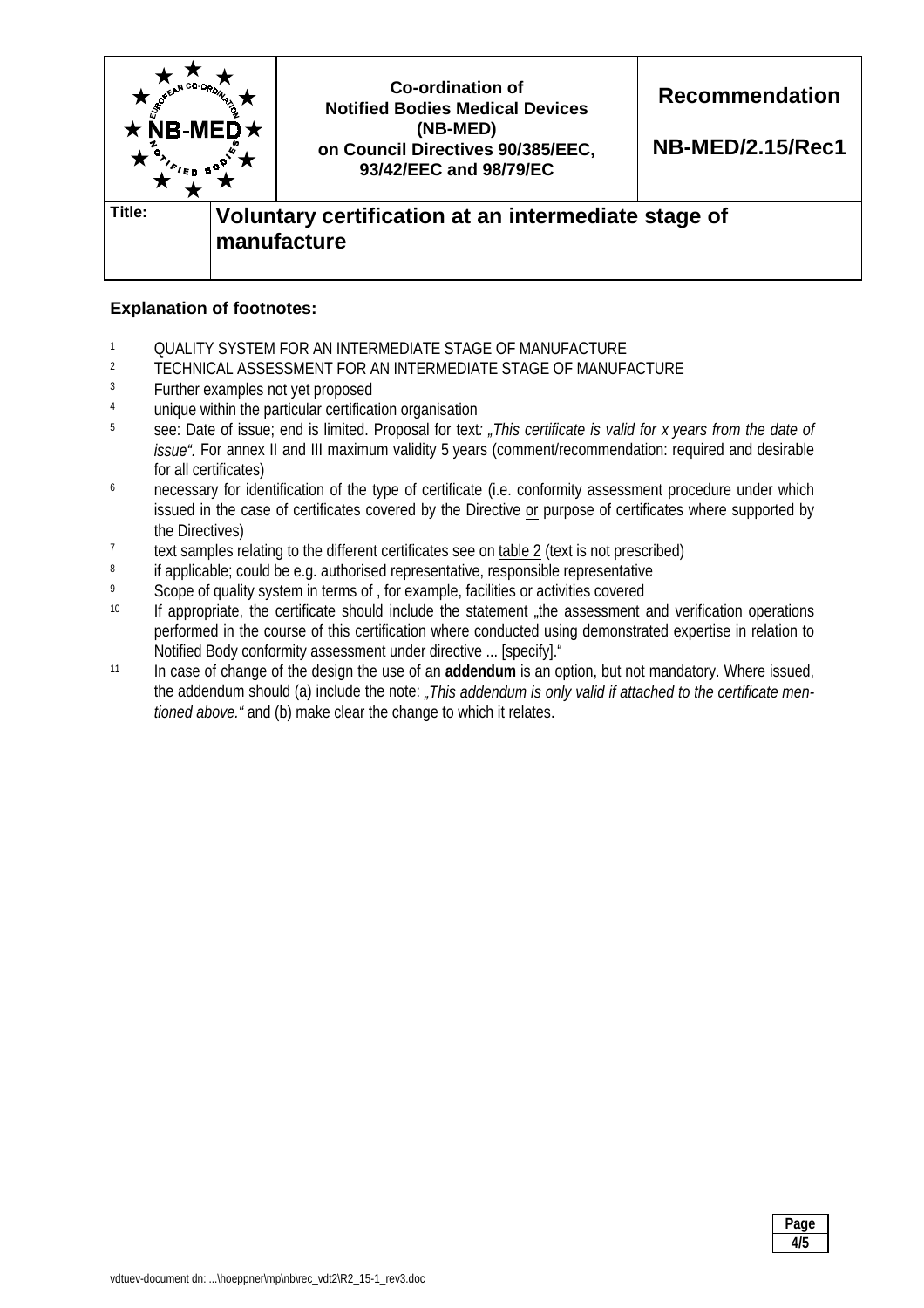

# **Table 2: Examples of text for voluntary certificates issued for an intermediate stage of manufacture**

| Type of<br>certificate | examples for:<br>Title /<br><b>Main text</b>                                                                                                                                                                                                                                                                                                                                                                                                                                                                                                                                                                                               |
|------------------------|--------------------------------------------------------------------------------------------------------------------------------------------------------------------------------------------------------------------------------------------------------------------------------------------------------------------------------------------------------------------------------------------------------------------------------------------------------------------------------------------------------------------------------------------------------------------------------------------------------------------------------------------|
|                        |                                                                                                                                                                                                                                                                                                                                                                                                                                                                                                                                                                                                                                            |
| A                      | Quality system certificate for an intermediate stage of manufacture                                                                                                                                                                                                                                                                                                                                                                                                                                                                                                                                                                        |
|                        | We hereby certify that the quality assurance system of the supplier mentioned below is in accordance with<br>the requirements of EN 46001/EN 460021 relating to medical devices for production and final control without<br>the supplier being a manufacturer in the sense of Article 1 (f) of the Directive 93/42/EEC on medical devices<br>[or the IVD-Directive].<br>Delete as appropriate (EN 46001 or EN 46002 may be chosen by the person responsible for the intermediate stage<br>of manufacturing according to whether or not the technical file on the product is to be submitted to the manufacturer<br>of the medical device). |
| B                      | Technical assessment certificate for an intermediate stage of manufacture                                                                                                                                                                                                                                                                                                                                                                                                                                                                                                                                                                  |
|                        | We hereby certify that the technical files, as appropriate at this intermediate stage of manufacture, for the<br>specific _______ (product/product range/product family) detailed on the attached schedule support the sub-<br>sequent conformity assessment of the relevant medical devices with the applicable Essential Requirements<br>of EC Directive  [specify].                                                                                                                                                                                                                                                                     |
|                        | not yet proposed                                                                                                                                                                                                                                                                                                                                                                                                                                                                                                                                                                                                                           |

| Page<br>. . |
|-------------|
| 5/5         |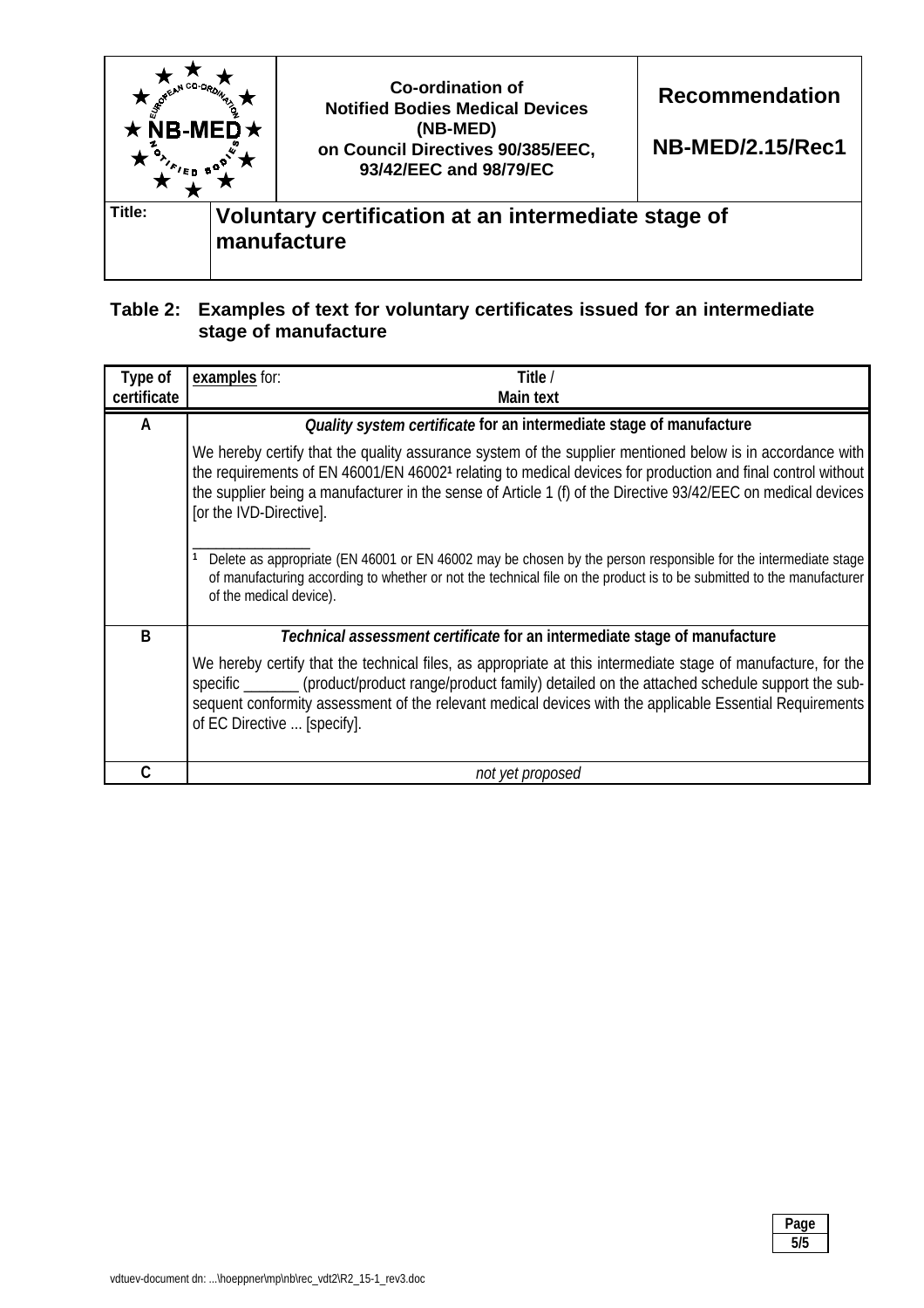

- **Rev. 1:** In general the origin of this NB-MED Recommendation comes from the draft NB-MED recommendation "Contents of certificates" (document NBM/95/98). Since the NB-MED meeting on June 9 & 10, 1998 two recommendations were developed in parallel:
	- NB-MED/2.5.1/Rec4 "Content of mandatory certificates"

NB-MED/2.15/Rec1 "Certification at an intermediate stage of manufacture. Therefor it is linked to the rationale & history sheet of the NB-MED/2.5.1/Rec4 "Content of mandatory certificates".

### Notified Body Meeting, Brussels, April 29 & 30, 1996:

 EUROMCONTACT presented a proposal for a certificate of compliance with specific requirements of a contact lens manufacturer and evidence of conformity with the EN 46000 series in the case of a supplier of contact lens blanks. While not mandatory under Directive 93/42/EEC the proposal was accepted subject to modification to ensure purpose of the contact lens blanks, is included in the certificate.

### Notified Body Meeting, Brussels, February 4 & 5, 1997:

 The "certification" of subcontractors (sterilisation) was discussed. The question was also addressed in the document NBM/13/97. The MDD, Article 11, paragraph 7 provided the possibility for having to take account of qualification measures in an intermediate stage of production in the conformity assessment procedure. One possibility for qualification was certification to ISO 9001/2 or 46001/2. After a successful certification, a "certificate of competence" could be issued. Mr **Mestmacher**/RWTÜV agreed to send the Commission the certificate he used. The Commission declared its willingness to develop a uniform sample (see also item 8.2).

### Notified Body Meeting, Brussels, June 9 & 10, 1998:

 NB-MED discussed the draft NB-MED recommendation NB-MED/2.5.1/Rec4 "Content of certificates" (document NBM/95/98) especially the principle of the minimum content and the both kinds of certificates (required/only supported by the directives). Mr. Lally/BSI reported about a meeting within the UK Notified Bodies and it was the common position to reject this particular document in its current from. Some aspects are too prescribed and on the other hand the table 3 relating to voluntary certificates delivered at an intermediate stage of manufacture is not supported at all, because it is not an absolute part of the remit of the Notified Bodies to undertake certification of work outside the directive. They may do it but not by influence as part of the role as a Notified Body. This opinion covers also the opinion of the MDA. Mr. Lally, Mr. Jepson/SGS. and

| Rev.-Nr.                                                      | Rev. date  | accepted | amended                   | withdrawn |                                    | Page |
|---------------------------------------------------------------|------------|----------|---------------------------|-----------|------------------------------------|------|
|                                                               | 06.06.2000 |          |                           |           |                                    | 1/3  |
|                                                               |            |          |                           |           |                                    |      |
| VdTÜV                                                         |            |          | G. Hinrich Schaub (- 178) |           | Phone: ++49/201/8987-0             |      |
| <b>Technical Secretariat NB-MED</b>                           |            |          | Jörg Höppner (- 138)      | Fax:      | ++49/201/8987-120                  |      |
| PO Box 10 38 34                                               |            |          | Kurfürstenstraße 56       |           | eMail: vdtuev.hoeppner@t-online.de |      |
| D-45038 Essen                                                 |            |          | D-45138 Essen             |           |                                    |      |
| vdtuev-document dn: \hoeppner\mp\nb\rec_vdt2\R2_15-1_rev3.doc |            |          |                           |           |                                    |      |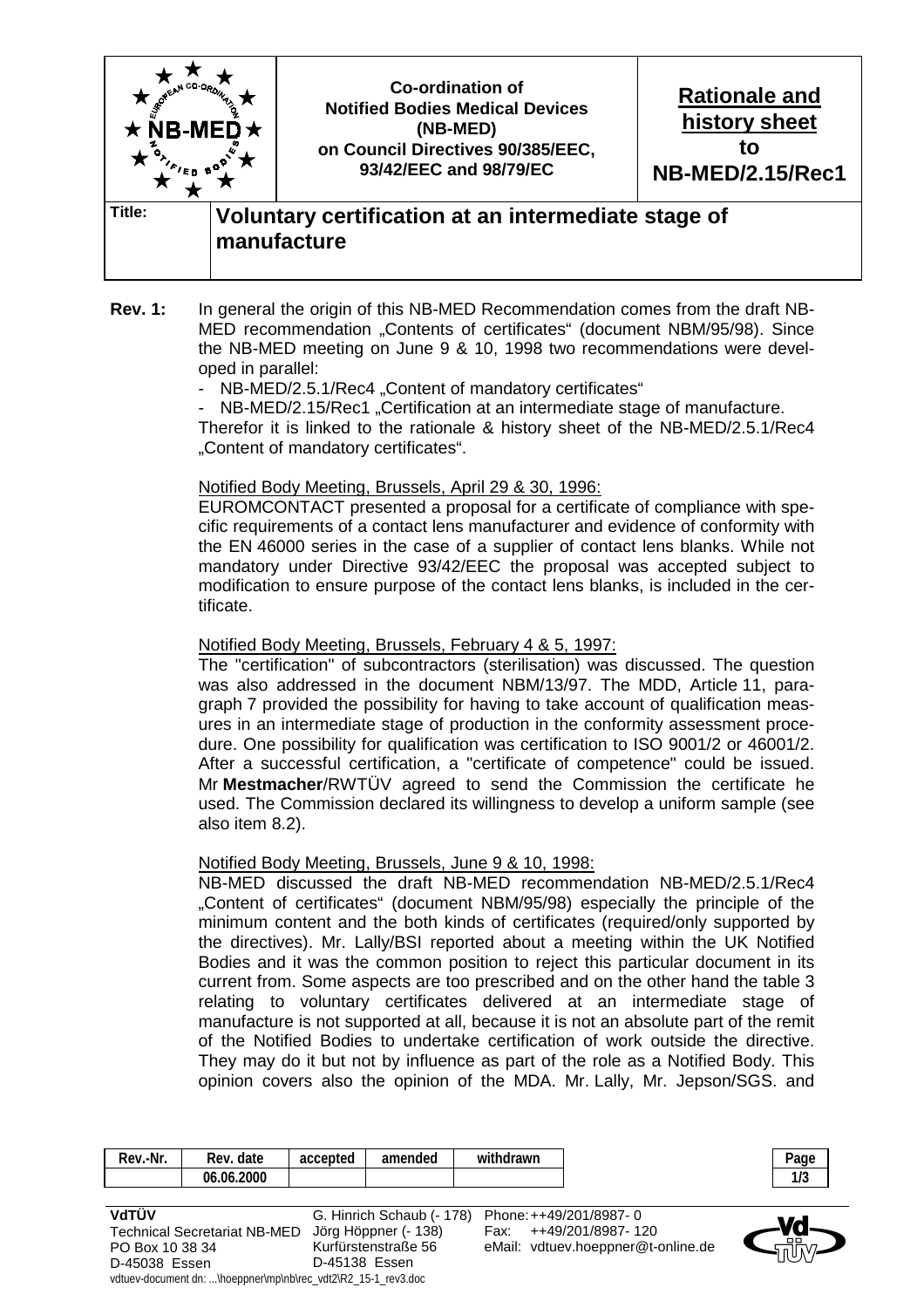

## **Co-ordination of Notified Bodies Medical Devices (NB-MED) on Council Directives 90/385/EEC, 93/42/EEC and 98/79/EC**

**Rationale and history sheet to NB-MED/2.15/Rec1** 

Mr. Ruys/KEMA promised to send their comments directly to the NBRG. NBRG was asked to finalise the draft recommendation on their meeting on 11./12.06.98. Confirmed to be at Stage: 1

Meeting of NBR Group, Brussels, June 11 & 12, 1998:

 NBRG discussed the results of the NB-MED plenary meeting on 09./10.06.98. Mr. Ruys, Mr. Lally and Mr. Jepson submitted written comments and suggestions to the effect that:

- the sample of a certificate at an intermediate stage of manufacturing should be separated from this recommendation as it is voluntary form of certification and not mandatory under the Directives.
- various editorial suggestions for improvement of the contents of the mandatory certificate.

 NBRG considered these comments and suggestions, adopted the main points of principle and introduced **two separate NB-MED recommendations**:

- NB-MED/2.5.1/Rec4 "Content of mandatory certificates"

NB-MED/2.15/Rec1 "Certification at an intermediate stage of manufacture".

 NBRG noted that while the MDD, Article 11 (7) [and IVD-Directive, Article 9 (5)] makes reference to such certification, this is not the case for the AIMD but manufacturers regulated by this Directive see a clear requirement for such certification in their case.

 NBRG agreed to send **both** revised documents, with the belonging "Rationale and history" sheets to all member of NB-MED for commenting before presenting it for approval in the Plenary meeting in November 1998.

Revision no: 1 (NB-MED/2.15/Rec1 .Certification at an intermediate stage of manufacture")

(Revision no: 2 (NB-MED/2.5.1/Rec4 .Content of mandatory certificates")) Confirmed to be at Stage: 2

### **Rev. 2:** Meeting of NBR Group, Lübeck, August 31 & September 1, 1998:

 NBRG made some editorial changes and clarification concerning the reason of this document (e.g.: it was agreed to use the wording  $\sqrt{v}$  voluntary" instead "optional").

 NBRG agreed to send the revised document, with the belonging "Rationale and history" sheets to all member of NB-MED for commenting before presenting it for approval in the Plenary meeting in November 1998.

Revision no: 2

Confirmed to be at Stage: 2

#### Notified Body Meeting, Brussels, November 3 & 4, 1998:

 NB-MED accepted the tabled document without changes. But the members of NB-MED made a general discussion of the wording "where applicable" in the context of "Notified Body Number" (page 3, table 1, penultimate line). The document was confirmed now to be at stage 3, the rationale and history sheet will be changed subsequently. It will be incorporated in the booklet of NB-MED recommendations and will be also presented to the Medical Devices Experts Group.

Confirmed to be at Stage: 3